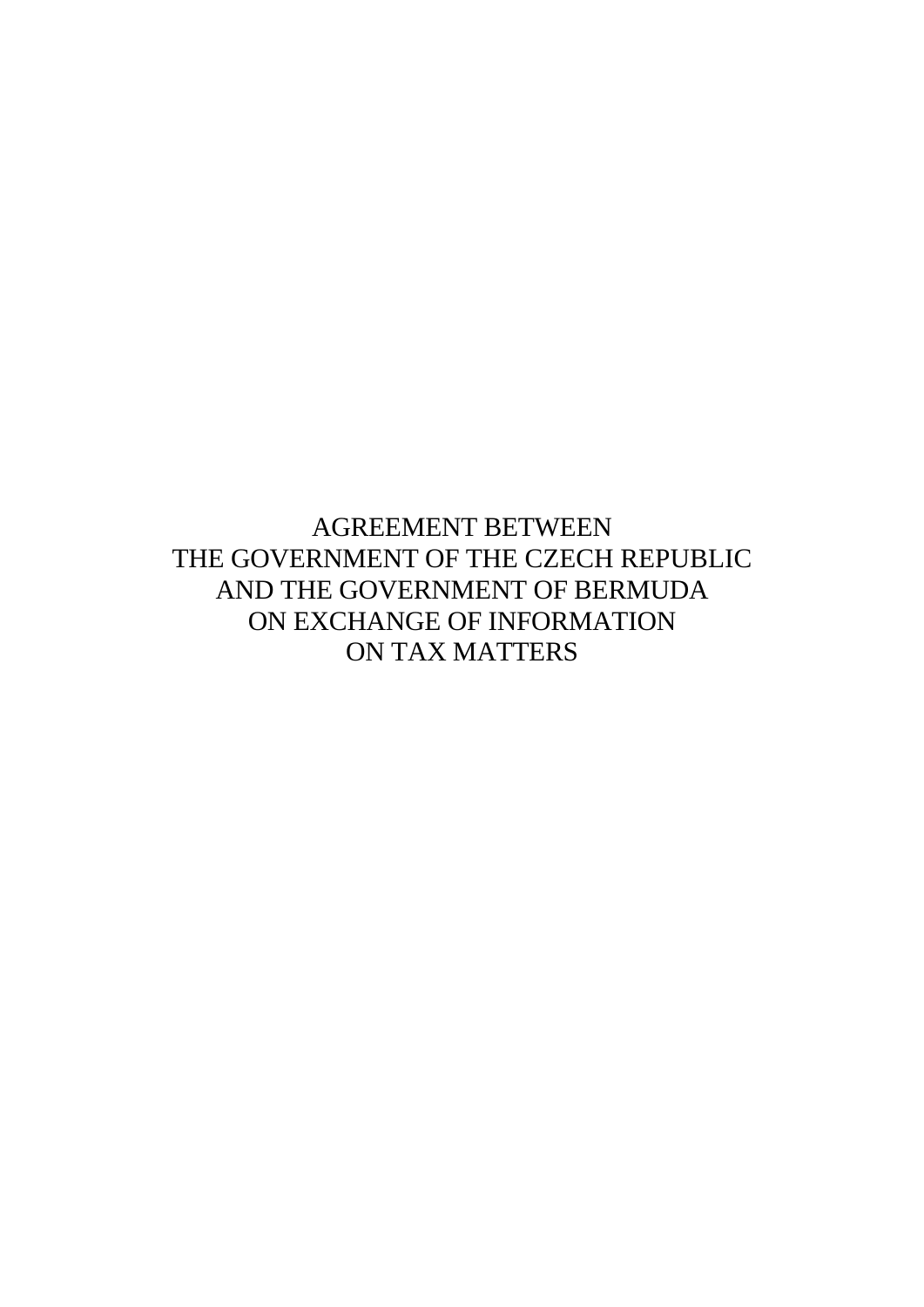**Whereas** the Government of the Czech Republic and the Government of Bermuda (as authorised by the Government of the United Kingdom of Great Britain and Northern Ireland) ("the Contracting Parties") recognise that present legislation already provides for cooperation and the exchange of information in criminal tax matters;

**Whereas** the Contracting Parties have long been active in international efforts in the fight against financial and other crimes, including the targeting of financing terrorism;

**Whereas** Bermuda on 15 May 2000 entered into a formal written commitment to the OECD's principles of transparency and exchange of information and subsequently have participated actively in the OECD Global Forum on Taxation;

**Whereas** the Contracting Parties wish to enhance and facilitate the terms and conditions governing the exchange of information relating to taxes;

**Whereas** in entering into this Agreement, the intention of each Contracting Party is not to propose the application of prejudicial or restrictive measures based on harmful tax practices to residents or citizens of the other Contracting Party so long as the Agreement is in force and the Contracting Parties are meeting their obligations under the Agreement;

**Now**, therefore**,** the Contracting Parties, desiring to facilitate the exchange of information on tax matters have agreed as follows:

### **Article 1 Object and Scope of the Agreement**

The competent authorities of the Contracting Parties shall provide assistance through exchange of information that is relevant to the administration and enforcement of the domestic laws of the Contracting Parties concerning taxes covered by this Agreement. Such information shall include information that is relevant to the determination, assessment and collection of such taxes, the recovery and enforcement of tax claims, or the investigation or prosecution of tax matters. Information shall be exchanged in accordance with the provisions of this Agreement and shall be treated as confidential in the manner provided in Article 8. The rights and safeguards secured to persons by the laws or administrative practice of the requested Party remain applicable to the extent that they do not unduly prevent or delay effective exchange of information.

#### **Article 2 Jurisdiction**

A requested Party is not obligated to provide information which is neither held by its authorities nor in the possession or control of persons who are within its territorial jurisdiction.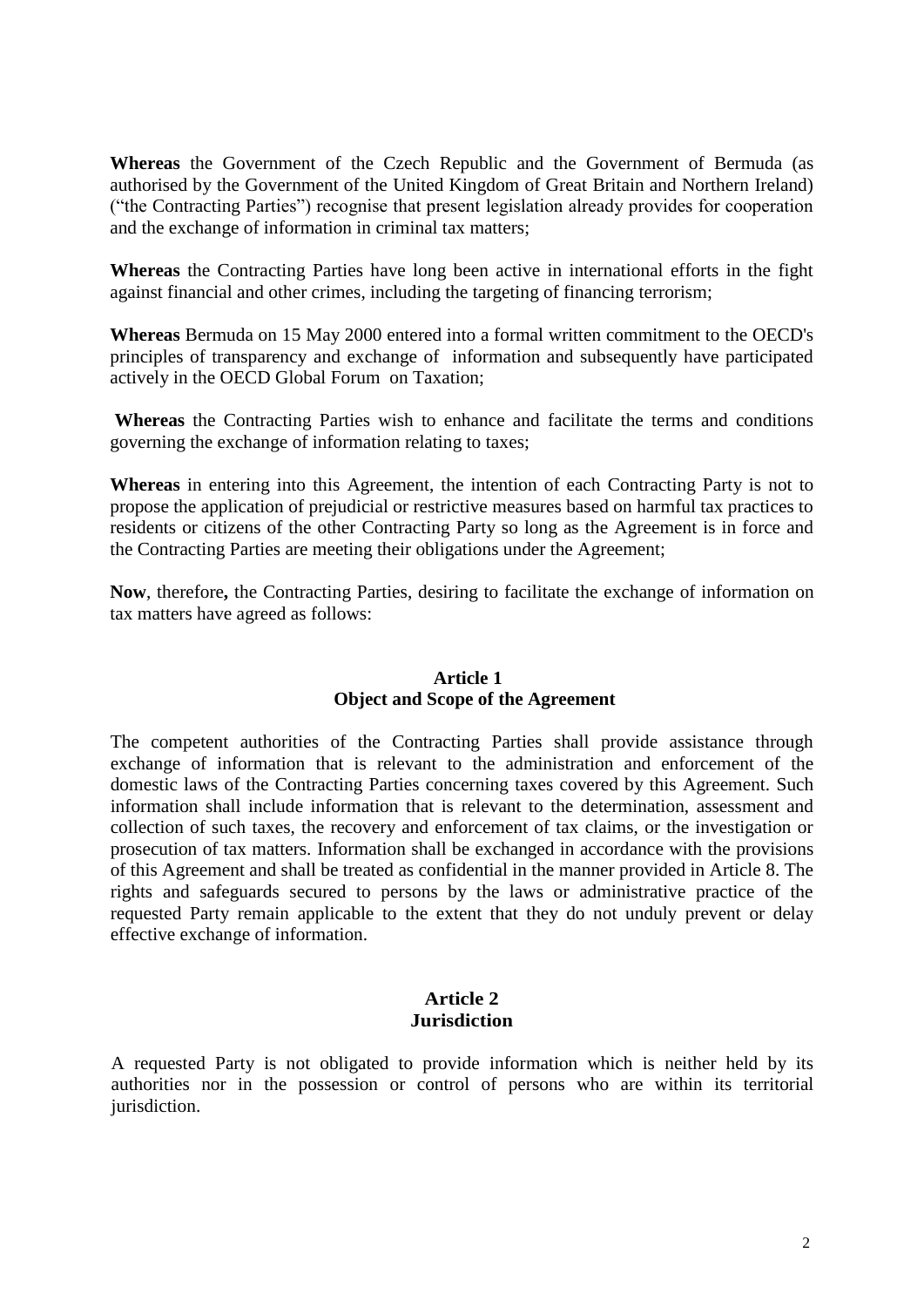## **Article 3 Taxes Covered**

1. The taxes which are the subject of this Agreement are:

(a) in the case of the Czech Republic:

- (i) the tax on income of individuals;
- (ii) the tax on income of legal persons;
- (iii) the tax on immovable property;
- (iv) the value added tax;
- (v) the excise tax;

b) in Bermuda direct taxes of every kind and description.

2. This Agreement shall also apply to any identical taxes imposed after the date of signature of the Agreement in addition to or in place of the existing taxes. This Agreement shall also apply to any substantially similar taxes imposed after the date of signature of the Agreement in addition to or in place of the existing taxes if the competent authorities of the Contracting Parties so agree. Furthermore, the taxes covered may be expanded or modified by mutual agreement of the Contracting Parties in the form of an exchange of letters. The competent authorities of the Contracting Parties shall notify each other of any substantial exchanges to the taxation and related information gathering measures covered by the Agreement.

### **Article 4 General Definitions**

1. For the purposes of this Agreement, unless otherwise defined the term:

- a) "Contracting Party" means the Czech Republic or Bermuda as the context requires;
- b) "competent authority" means
	- i) in the case of the Czech Republic the Minister of Finance or an authorised representative of the Minister;
	- ii) in the case of Bermuda the Minister of Finance or an authorised representative of the Minister;
- c) "person" includes an individual, a company and any other body of persons;
- d) "company" means any body corporate or any entity that is treated as a body corporate for tax purposes;
- e) "publicly traded company" means any company whose principal class of shares is listed on a recognized stock exchange provided its listed shares can be readily purchased or sold by the public. Shares can be purchased or sold "by the public" if the purchase or sale of shares is not implicitly or explicitly restricted to a limited group of investors;
- f) "principal class of shares" means the class or classes of shares representing a majority of the voting power and value of the company;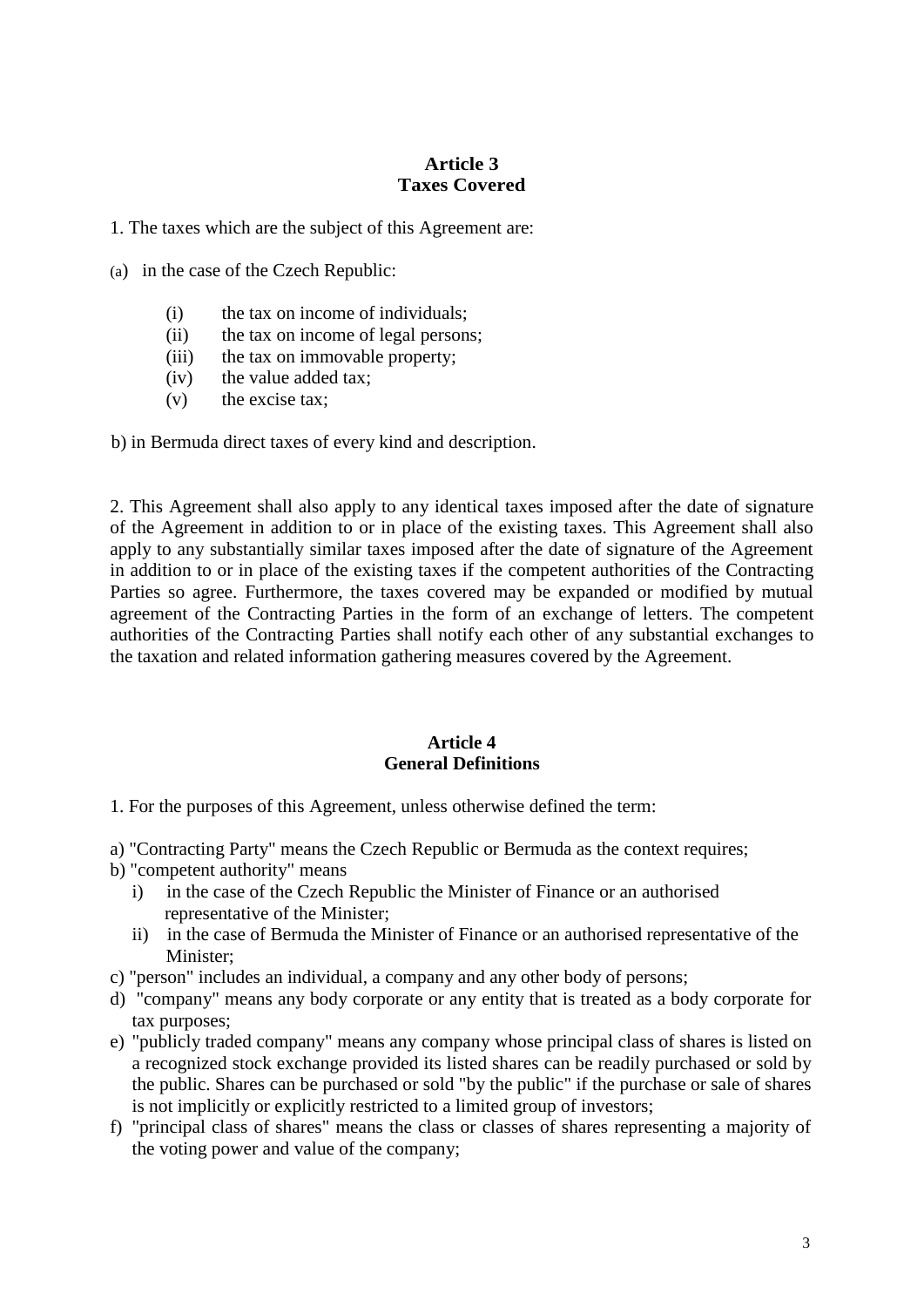- g) "recognized stock exchange" means any stock exchange agreed upon by the competent authorities of the Contracting Parties, including the stock exchanges of the Contracting Parties;
- h) "collective investment fund or scheme" means any pooled investment instrument, irrespective of legal form. The term "public collective investment fund or scheme" means any collective investment fund or scheme provided the units, shares or other interests in the fund or scheme can be readily purchased, sold or redeemed by the public. Units, shares or other interests in the fund or scheme can be readily purchased, sold or redeemed "by the public" if the purchase, sale or redemption is not implicitly or explicitly restricted to a limited group of investors;
- i) "tax" means any tax to which the Agreement applies;
- j) "requesting Party" means the Contracting Party requesting information;
- k) "requested Party" means the Contracting Party requested to provide information;
- l) "information gathering measures" means laws and administrative or judicial procedures that enable a Contracting Party to obtain and provide the requested information;
- m) "information" means any fact, statement or record in any form whatever;
- n) "criminal tax matters" means tax matters involving intentional conduct which is liable to prosecution under the criminal laws of the requesting Party;
- o) "criminal laws" means all criminal laws designated as such under domestic law irrespective of whether contained in the tax laws, the criminal code or other statutes.

2. The term "relevant" wherever used in the Agreement with respect to information, shall be interpreted in a manner that ensures that information will be considered relevant notwithstanding that a definite assessment of the pertinence of the information to an on-going investigation could only be made following the receipt of the information.

3. As regards the application of this Agreement at any time by a Contracting Party, any term not defined therein shall, unless the context otherwise requires, have the meaning that it has at that time under the law of that Party for the purposes of taxes to which the Agreement applies, any meaning under the applicable tax law of that Party prevailing over a meaning given to the term under other laws of that Party.

## **Article 5 Exchange of Information upon Request**

1. The competent authority of the requested Party shall provide upon request information for the purposes referred to in Article 1. Such information shall be exchanged without regard to whether the conduct being investigated would constitute a crime under the laws of the requested Party if such conduct occurred in the requested Party.

2. If the information in the possession of the competent authority of the requested Party is not sufficient to enable it to comply with the request for information, that Party shall use all relevant information gathering measures to provide the requesting Party with the information requested, notwithstanding that the requested Party may not need such information for its own tax purposes.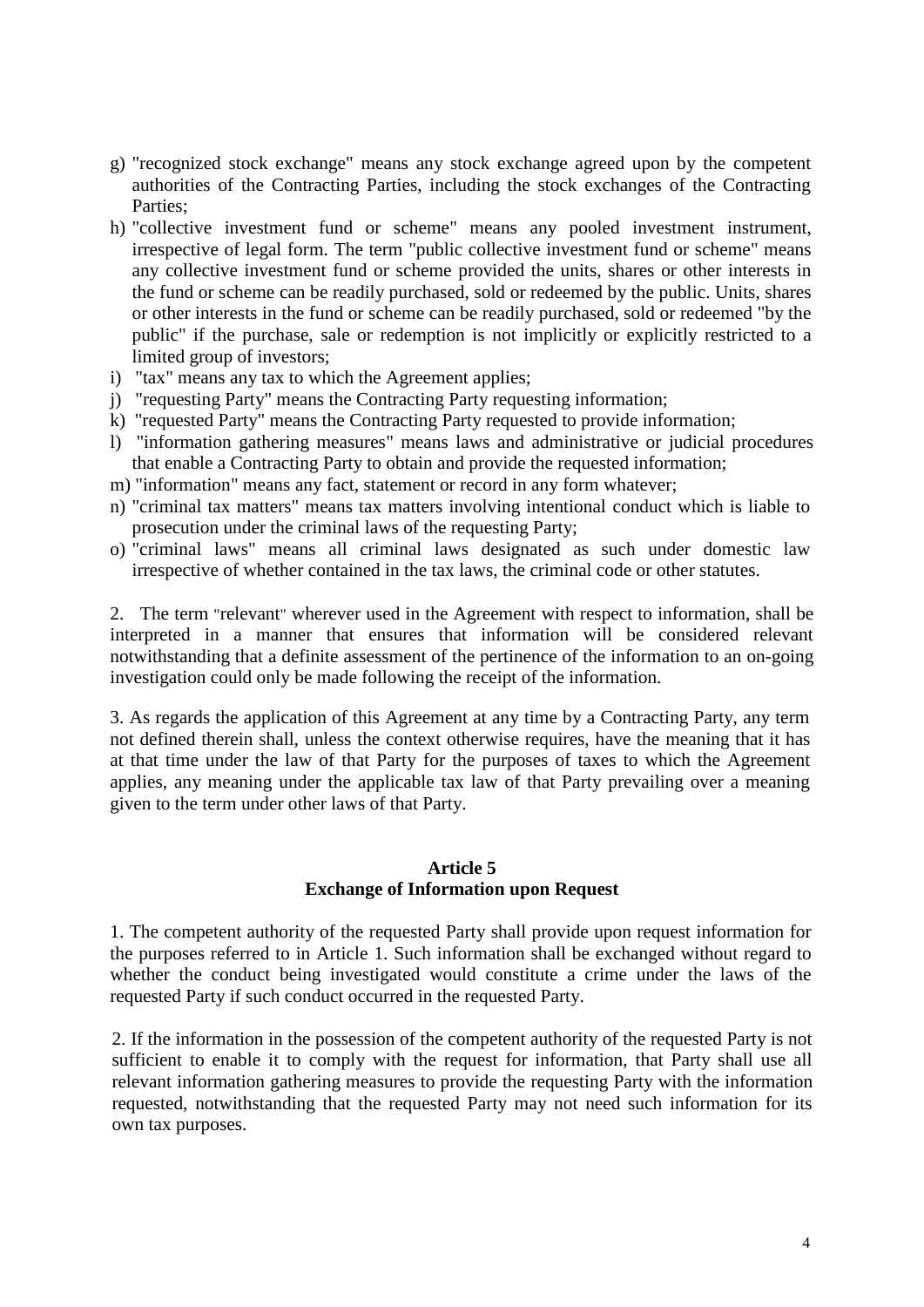3. If specifically requested by the competent authority of the requesting Party, the competent authority of the requested Party shall provide information under this Article, to the extent allowable under its domestic laws, in the form of depositions of witnesses and authenticated copies of original records.

4. Each Contracting Party shall ensure that its competent authorities for the purposes specified in Article 1 of the Agreement, have the authority to obtain and provide upon request:

- a) information held by banks, other financial institutions, and any person acting in an agency or fiduciary capacity including nominees and trustees;
- b) information regarding the ownership of companies, partnerships, trusts, foundations, "Anstalten" and other persons, including, within the constraints of Article 2, ownership information on all such persons in an ownership chain; in the case of trusts, information on settlors, trustees and beneficiaries; and in the case of foundations, information on founders, members of the foundation council and beneficiaries. Further, this Agreement does not create an obligation on the Contracting Parties to obtain or provide ownership information with respect to publicly traded companies or public collective investment funds or schemes unless such information can be obtained without giving rise to disproportionate difficulties.

5. The competent authority of the requesting Party shall provide the following information to the competent authority of the requested Party to demonstrate the foreseeable relevance of the information to the request:

- (a) the identity of the person under examination or investigation;
- (b) a statement of the information sought including its nature and the form in which the requesting Party wishes to receive the information from the requested Party;
- (c) the tax purpose for which the information is sought;
- (d) grounds for believing that the information requested is held in the requested Party or is in the possession or control of a person within the jurisdiction of the requested Party;
- (e) to the extent known, the name and address of any person believed to be in possession of the requested information;
- (f) a statement that the request is in conformity with the law and administrative practices of the requesting Party, that if the requested information was within the jurisdiction of the requesting Party then the competent authority of the requesting Party would be able to obtain the information under the laws of the requesting Party or in the normal course of administrative practice and that it is in conformity with this Agreement;
- (g) a statement that the requesting Party has pursued all means available in its own territory to obtain the information, except those that would give rise to disproportionate difficulties.

6. The competent authority of the requested Party shall forward the requested information as promptly as possible to the requesting Party. To ensure a prompt response, the competent authority of the requested Party shall: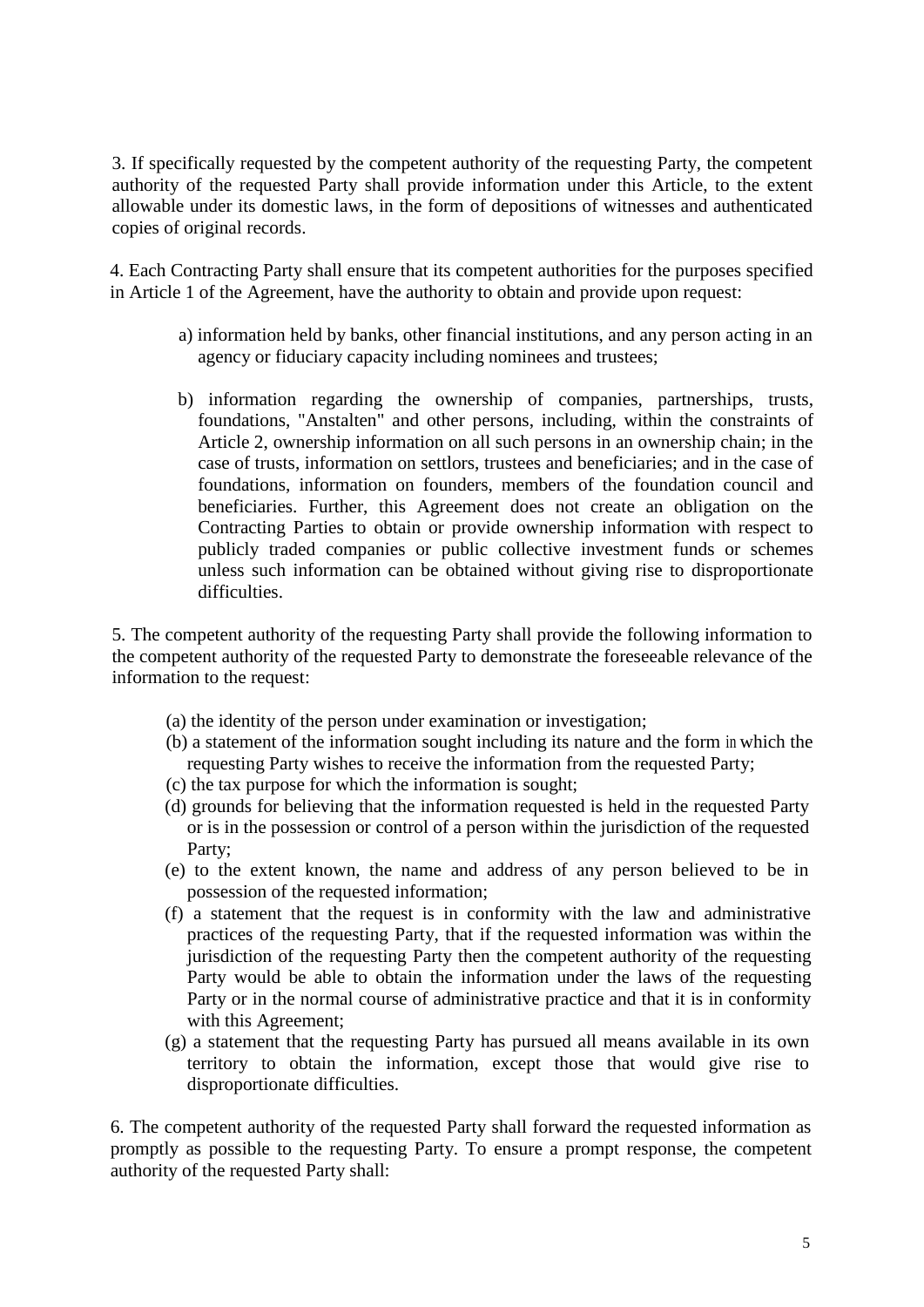a) Confirm receipt of a request in writing to the competent authority of the requesting Party and shall notify the competent authority of the requesting Party of deficiencies in the request, if any, within 60 days of the receipt of the request.

 b) If the competent authority of the requested Party has been unable to obtain and provide the information within 90 days of receipt of the request, including if it encounters obstacles in furnishing the information or it refuses to furnish the information, it shall immediately inform the requesting Party, explaining the reason for its inability, the nature of the obstacles or the reasons for its refusal.

#### **Article 6 Tax Examinations Abroad**

1. A Contracting Party may allow representatives of the competent authority of the other Contracting Party to enter the territory of the first-mentioned Party to interview individuals and examine records with the prior written consent of the persons concerned. The competent authority of the second-mentioned Party shall notify the competent authority of the firstmentioned Party of the time and place of the meeting with the individuals concerned.

2. At the request of the competent authority of one Contracting Party, the competent authority of the other Contracting Party may allow representatives of the competent authority of the first mentioned Party to be present at the appropriate part of a tax examination in the second-mentioned Party.

3. If the request referred to in paragraph 2 is acceded to, the competent authority of the Contracting Party conducting the examination shall, as soon as possible, notify the competent authority of the other Party about the time and place of the examination, the authority or official designated to carry out the examination and the procedures and conditions required by the first mentioned Party for the conduct of the examination. All decisions with respect to the conduct of the tax examination shall be made by the Party conducting the examination.

### **Article 7 Possibility of Declining a Request**

1. The requested Party shall not be required to obtain or provide information that the requesting Party would not be able to obtain under its own laws for purposes of the administration or enforcement of its own tax laws. The competent authority of the requested Party may decline to assist where the request is not made in conformity with this Agreement.

2. The provisions of this Agreement shall not impose on a Contracting Party the obligation to supply information which would disclose any trade, business, industrial, commercial or professional secret or trade process. Notwithstanding the foregoing, information of the type referred to in Article 5, paragraph 4 shall not be treated as such a secret or trade process merely because it meets the criteria in that paragraph.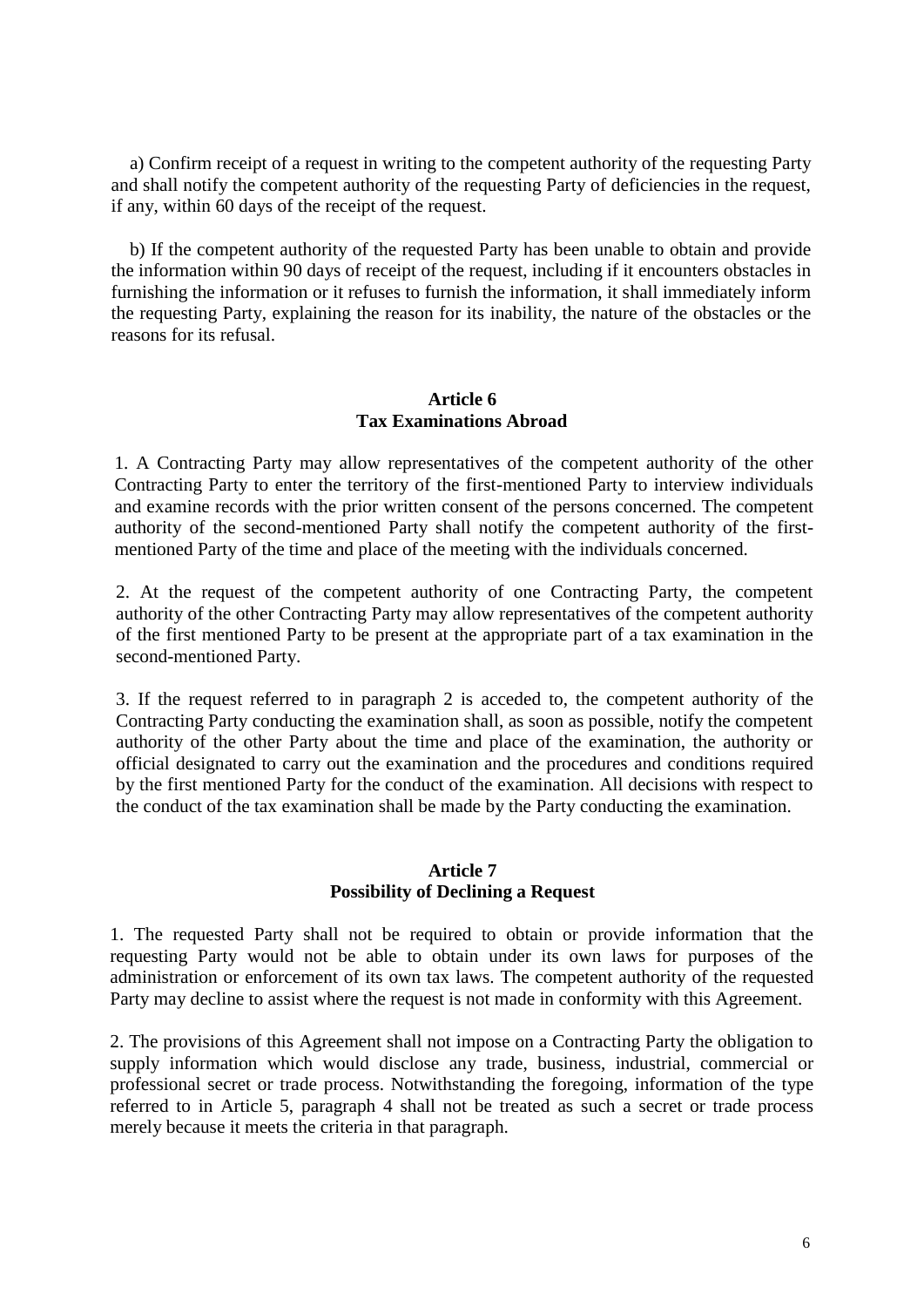3. The provisions of this Agreement shall not impose on a Contracting Party the obligation to obtain or provide information, which would reveal confidential communications between a client and an attorney, solicitor or other admitted legal representative where such communications are:

(a) produced for the purposes of seeking or providing legal advice or

(b) produced for the purposes of use in existing or contemplated legal proceedings.

4. The requested Party may decline a request for information if the disclosure of the information would be contrary to public policy (core principals/aims of the society/public).

5. A request for information shall not be refused on the ground that the tax claim giving rise to the request is disputed.

6. The requested Party may decline a request for information if the information is requested by the requesting Party to administer or enforce a provision of the tax law of the requesting Party, or any requirement connected therewith, which discriminates against a national of the requested Party as compared with a national of the requesting Party in the same circumstances.

## **Article 8 Confidentiality**

Any information received by a Contracting Party under this Agreement shall be treated as confidential and may be disclosed only to persons or authorities (including courts and administrative bodies) in the jurisdiction of the Contracting Party concerned with the assessment or collection of, the enforcement or prosecution in respect of, or the determination of appeals in relation to, the taxes covered by this Agreement. Such persons or authorities shall use such information only for such purposes. They may disclose the information in public court proceedings or in judicial decisions. The information may not be disclosed to any other person or entity or authority or any other jurisdiction without the express written consent of the competent authority of the requested Party.

#### **Article 9 Costs**

Unless the competent authorities of the Contracting Parties otherwise agree, ordinary costs incurred in providing assistance shall be borne by the requested Party, and extraordinary costs incurred in providing assistance (including costs of engaging external advisors in connection with litigation or otherwise necessary to comply with the request) shall be borne by the requesting Party. The competent authorities shall consult from time to time with regard to this Article. The agreement regarding ordinary costs and extraordinary costs is as contained in the Protocol referenced in Article 14.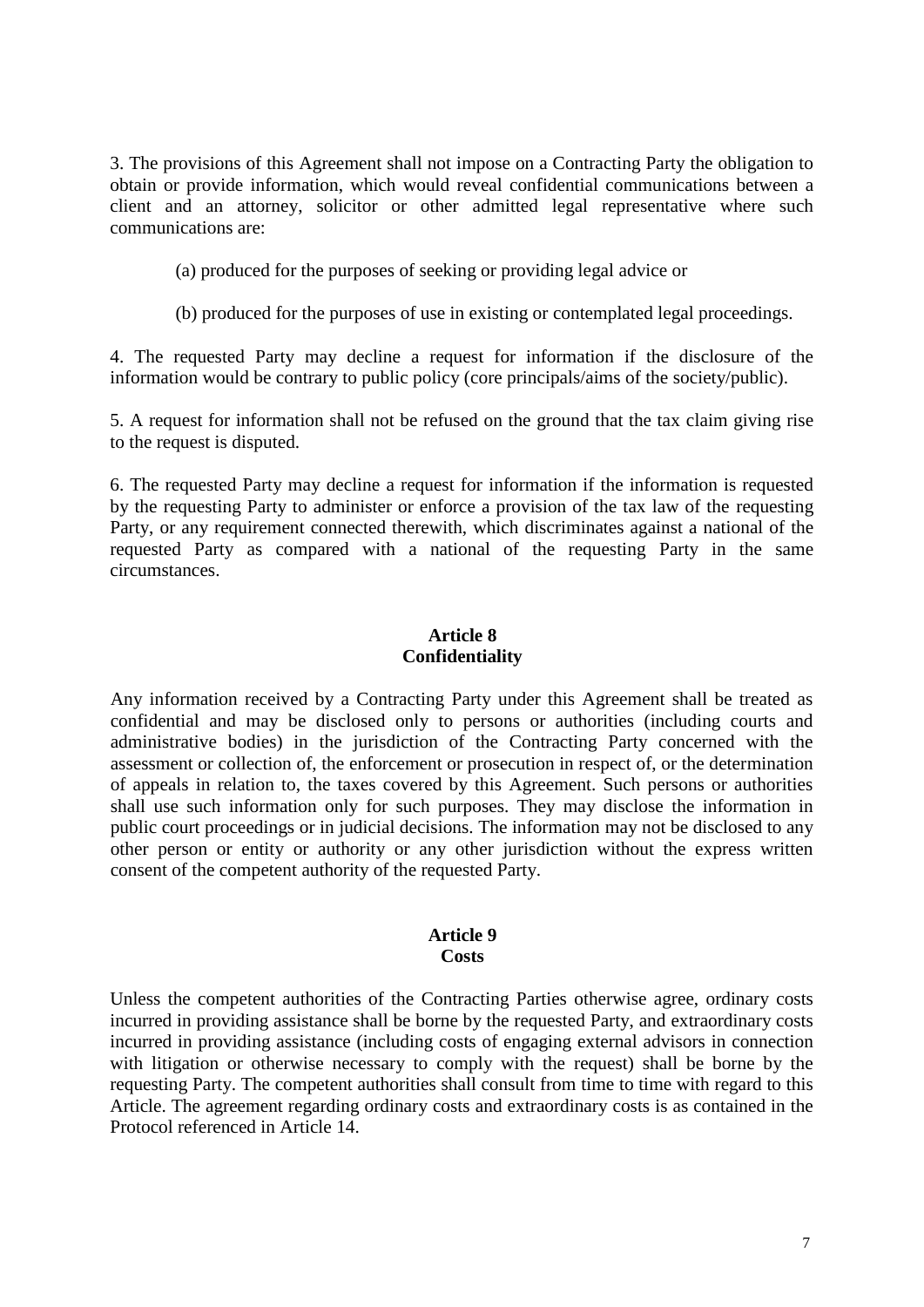## **Article 10 Implementation Measures**

The Contracting Parties shall adopt and publish the laws, regulations and administrative provisions necessary to comply with, and give effect to, the terms of the Agreement.

## **Article 11 Language**

Requests for assistance and answers thereto shall be drawn up in English.

## **Article 12 Other International Agreements or Arrangements**

The possibilities of assistance provided by this Agreement do not limit, nor are they limited by, those contained in existing international agreements or other arrangements between the Contracting Parties which relate to the co-operation in tax matters.

#### **Article 13 Mutual Agreement Procedure**

1. Where difficulties or doubts arise between the Contracting Parties regarding the implementation or interpretation of the Agreement, the competent authorities shall endeavour to resolve the matter by mutual agreement.

2. In addition to the agreements referred to in paragraph 1, the competent authorities of the Contracting Parties may mutually agree on the procedures to be used under Articles 5 and 6.

3. The competent authorities of the Contracting Parties may communicate with each other directly for purposes of reaching agreements under this Article.

## **Article 14 Protocol**

The attached Annex contains an explanatory Protocol to the Agreement and shall be an integral part of this Agreement.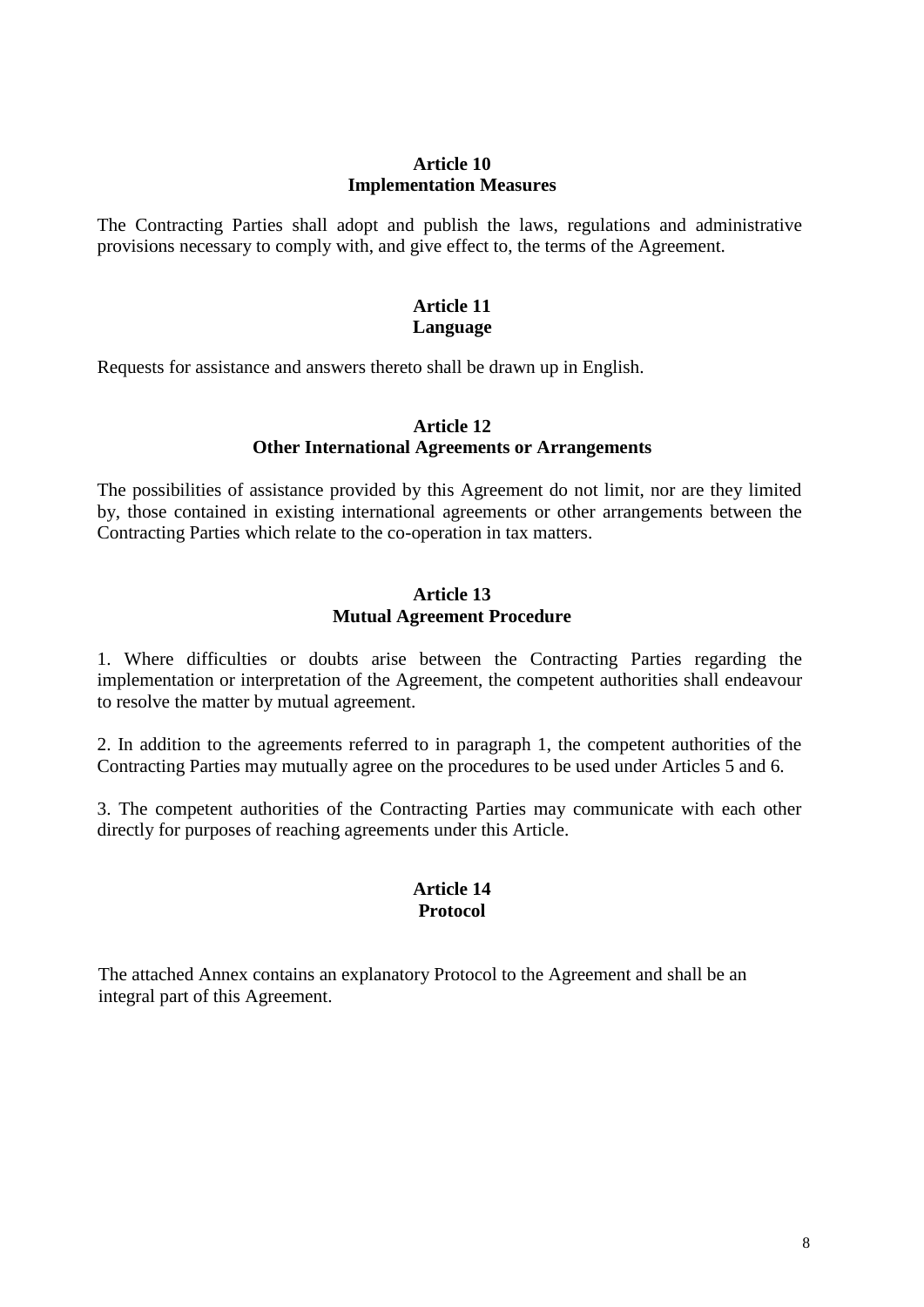# **Article 15 Entry into Force**

Each of the Contracting Parties shall notify the other of the completion of the procedures required by its domestic law for the bringing into force of this Agreement. The Agreement shall enter into force on the date of the later of these notifications and its provisions shall have effect

- (a) for criminal tax matters on that date; and
- (b) for all other matters covered in Article 1 in respect of any tax year beginning on or after that date, or where there is no taxable period, for all charges to tax arising on or after that date.

## **Article 16 Termination**

1. This Agreement shall remain in force until terminated by a Contracting Party. Either Contracting Party may terminate the Agreement, through the diplomatic channels, by giving written notice of termination. In such event, the Agreement shall cease to have effect in both Contracting Parties on 1st January in the calendar year next following that in which the notice is given.

2. The Contracting Party that terminates the Agreement shall remain bound by the provisions of Article 8 with respect to any information obtained under the Agreement.

In witness whereof, the undersigned, being duly authorized thereto, have signed the Agreement.

Done in duplicate, in the Czech and English languages, each text being equally authentic.

Done at Bermuda on August the 15th day in the year 2011.

For the Government of the Czech Republic For the Government of Bermuda

Ladislav Minčič Paula A. Cox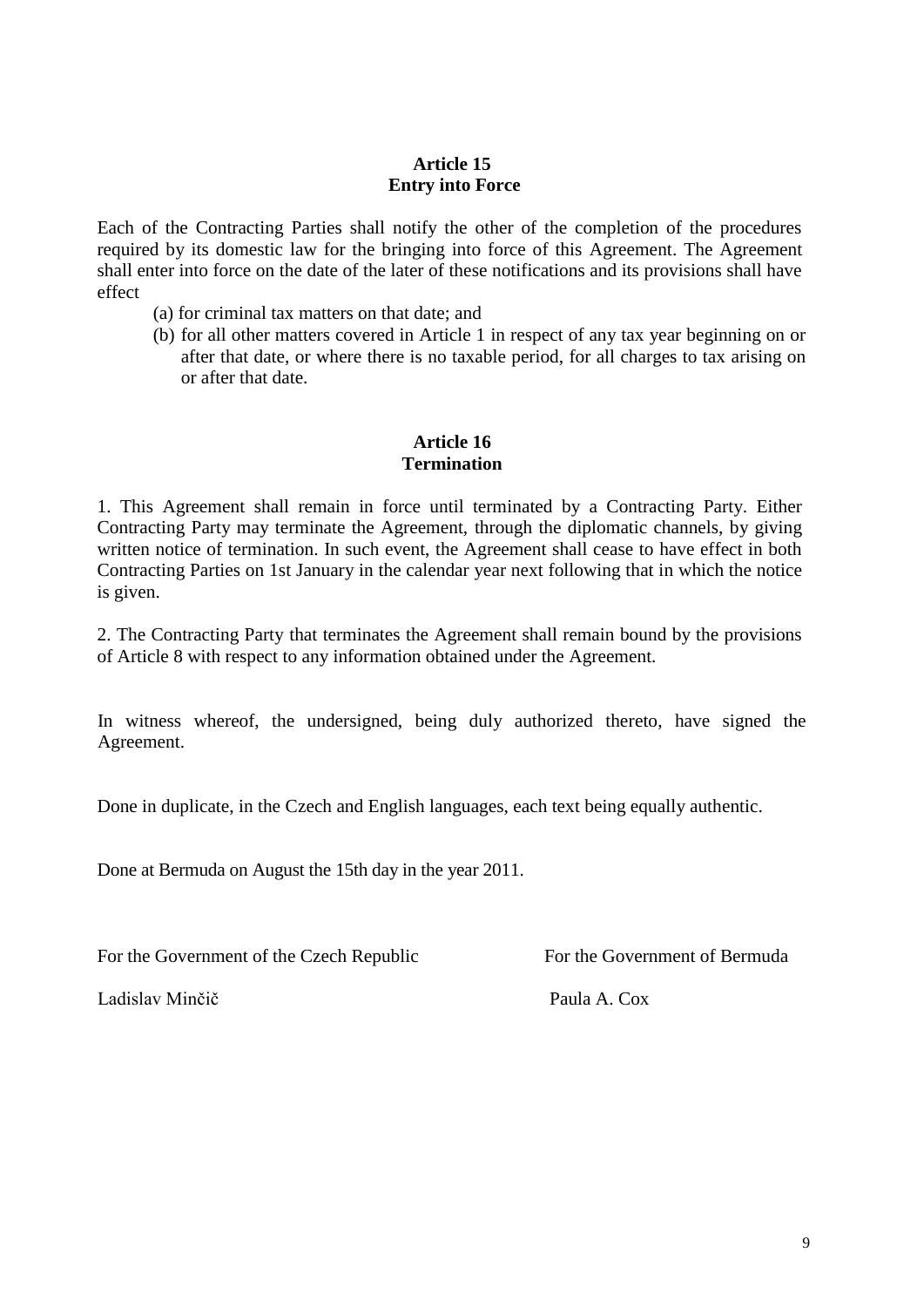## ANNEX

## PROTOCOL.

## **CONCERNING**

### THE INTERPRETATION AND APPLICATION OF THE AGREEMENT

#### **BETWEEN**

## THE GOVERNMENT OF THE CZECH REPUBLIC AND THE GOVERNMENT OF BERMUDA ON THE EXCHANGE OF INFORMATION ON TAX MATTERS.

- 1. This Protocol sets out the intentions of the Contracting Parties regarding the matters addressed herein.
- 2. Pursuant to Article 1 of the Agreement it is mutually agreed that in this Article the term "relevant" includes the standard for the term "foreseeably relevant" and "foreseeable relevance" as explained in paragraph numbered 4 of the 2002 OECD Model Agreement on Exchange of Information on Tax Matters Commentary on Article 1 of that Model.
- 3. Pursuant to Article 5 the requested Party may not require certain records to be kept for longer than a specified period under the domestic law of the requested Party consistant with international standards, however the competent authority of the requested Party will, nevertheless, use all relevant information-gathering measures to provide any information requested, where that information is, in fact, kept.
- 4. Pursuant to Article 9 of the Agreement the following is mutually agreed:
- (a) Ordinary costs that are incurred for the purpose of responding to a request for information will be borne by the requested Party. Such ordinary costs will normally cover internal administration costs of the competent authority and any minor external costs such as the costs of couriers.
- (b) All reasonable costs incurred by third parties in complying with the request for exchange of information are considered extraordinary costs and will be borne by the requesting Party. Examples of extraordinary costs include, but are not limited to, the following:
	- (i) reasonable fees charged for staff employed by third parties in assisting with the request;
	- (ii) reasonable fees charged by third parties for carrying out research;
	- (iii) reasonable fees charged by third parties for copying documents;
	- (iv) reasonable costs of engaging experts, interpreters, or translators;